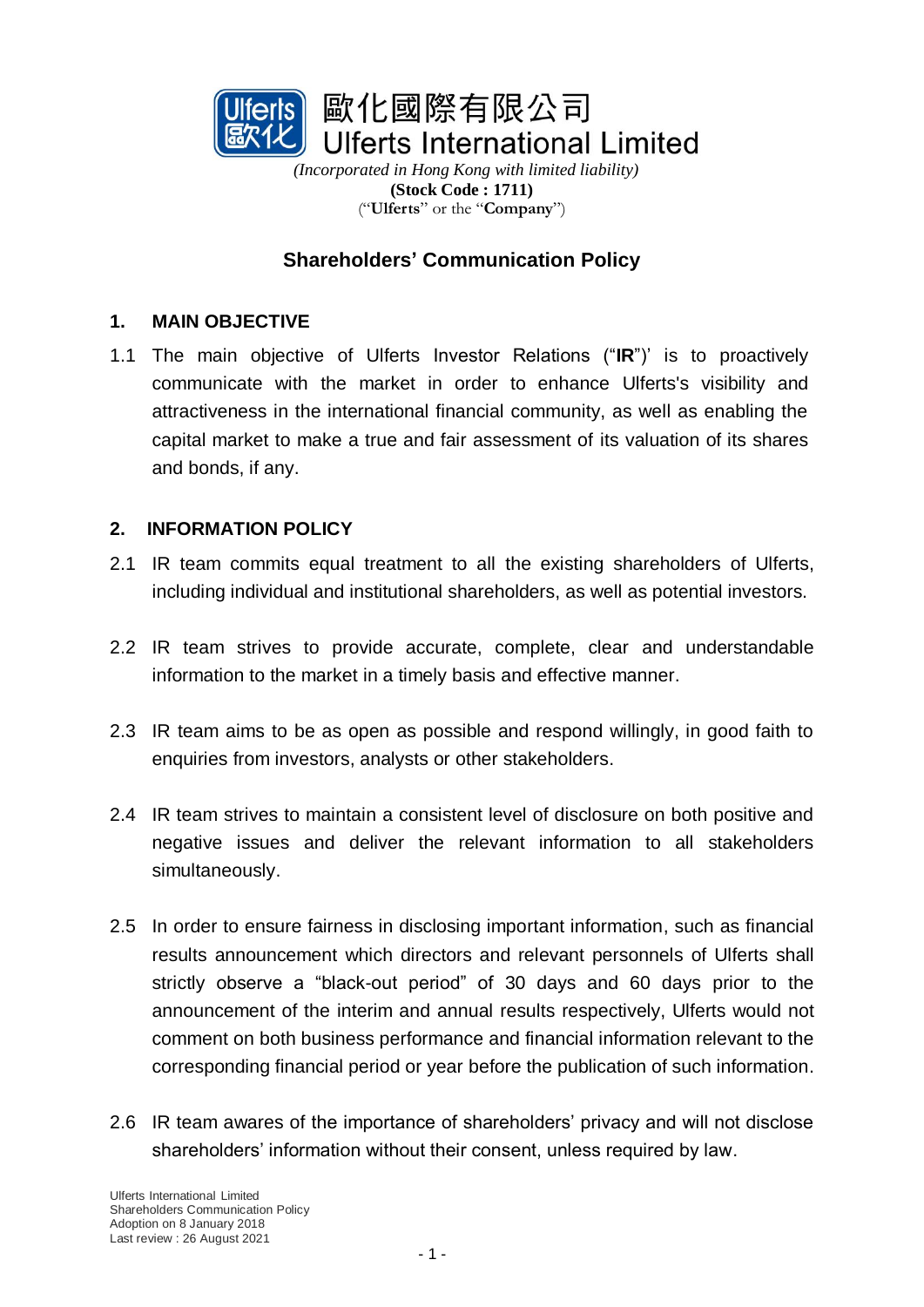- 2.7 Ulferts's directors and employees who have contact or dialogues with investors, analysts, media or other interested outside parties are required to observe the "System and Procedures on Disclosure of Inside Information" adopted by the Company.
- 2.8 IR team maintains an on-going dialogue with shareholders as well as the investment community and review the above information policy regularly.

### **3. COMMUNICATIONS TOOLS**

- 3.1 A dedicated IR section is available on the Company's website [\(www.ulfertsintl.com\)](http://www.ulfertsintl.com/) in which the latest and historical information including announcements, circulars, financial reports and notices are posted. The website is available in both English and Chinese, and the information is published simultaneously in these two languages.
- 3.2 Ulferts issues regular results announcements, annual reports and interim reports to ensure that all stakeholders are fully informed of the latest strategic and operational developments. Such documents are published on the websites of the Hong Kong Stock Exchange and Ulferts in accordance with the requirements of Hong Kong Listing Rules.
- 3.3 Upon the release of financial results and material transactions in relation to corporate moves, the latest corporate presentation will be uploaded on the Company's website so that the stakeholders can be well informed of the latest strategic and operational developments. The investor/analyst briefings and media conference may be considered to be held as well.
- 3.4 IR team meets with investors and analysts on a regular basis and participates in both domestic and international investor roadshows and industry conferences. In such meetings, no inside information will be disclosed nor discussed.
- 3.5 Ulferts IR and media contacts are available on the Company's website which facilitates the communication with the investment community and the general public. The potential investors and existing shareholders are welcome to reach IR through the contact details available on the Company's website and open the dialogues whenever they need.